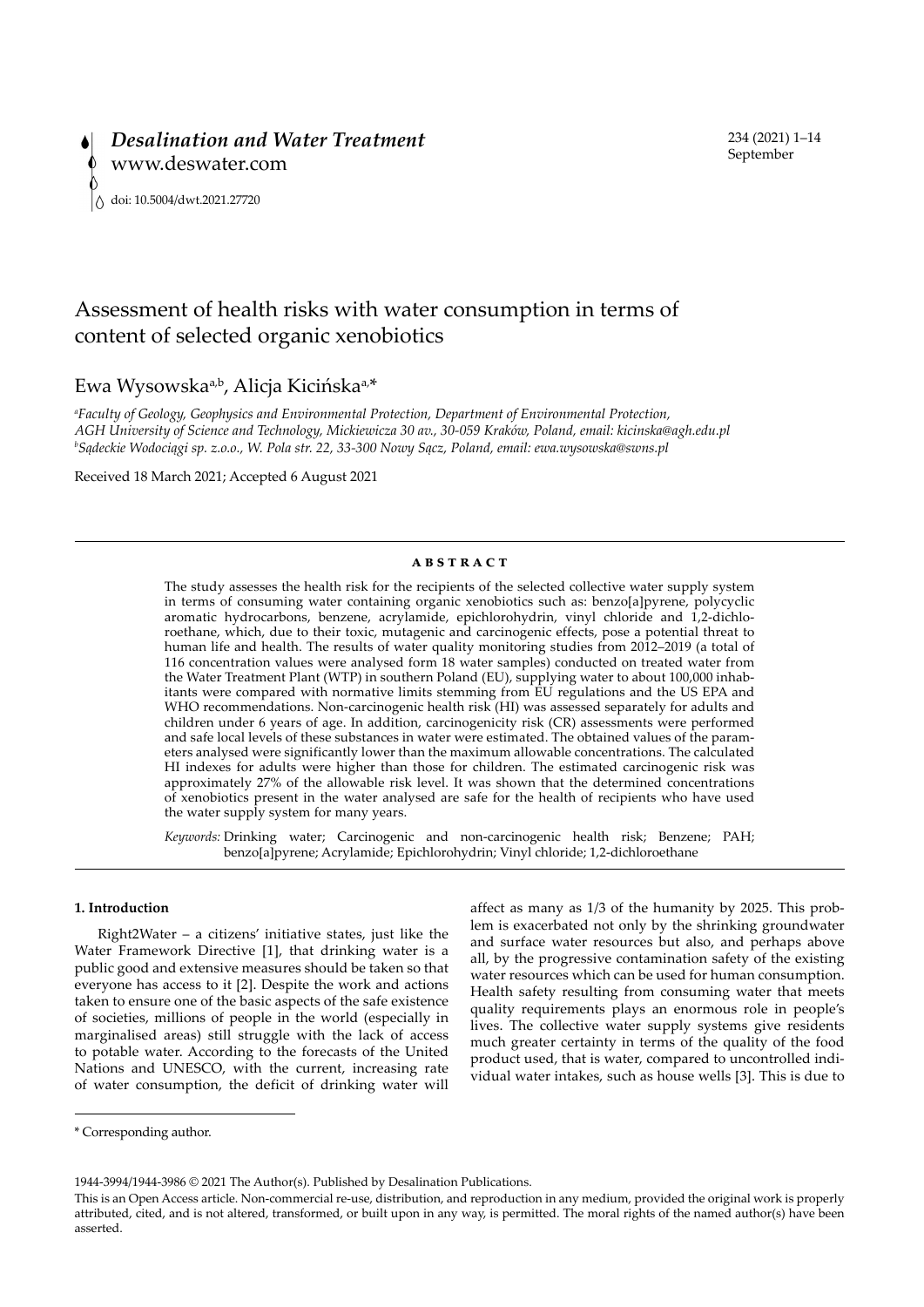the fact that water in water supply networks is subject to constant quality control.

The constantly controlled technological processes of water treatment and distribution undoubtedly contribute to the increase in the level of health safety of water recipients.

Human activity leads to the production of anthropogenic water pollutants, some of which are toxic to the human body [4–6]. Any chemical substance that is not a natural building block of the body is known as a xenobiotic. These can be organic and inorganic substances. Most of the organic xenobiotics are toxic, also carcinogenic, to humans [7]. The main routes of human exposure and absorption of xenobiotics are the oral route, that is absorption through the gastrointestinal tract by ingesting food, water, other liquids, or medication; inhalation, when xenobiotics enter the lungs from the air in the process of breathing (vapours of pollutants, for example paint) and the dermal route (absorption through the skin, for example with cosmetics).

Due to the significant impact of xenobiotics on the human body, a group of seven organic compounds was selected for this study, that is benzo[a]pyrene, polycyclic aromatic hydrocarbons (PAHs), benzene, acrylamide, epichlorohydrin, vinyl chloride and 1,2-dichloroethane. The content of these compounds was determined in samples of water from collective water supply systems. The paper assesses the safety of water in terms of the presence of selected chemical compounds, both in the context of non-carcinogenic and carcinogenic risk, and attempts to estimate the safe local concentration levels for these substances.

Pursuant to the Polish regulations in force, the requirements for the suitability of water for consumption are specified in the Regulation of the Minister of Health [8]. According to this legal act xenobiotics mentioned in the article undergo quality tests in treated water at least once a year (group B) and their parametric values are estimated at concentrations below which there is a low risk to human health. A similar approach in this regard is presented by the US Environmental Protection Agency (US EPA) [9,10]. According to its guidelines, the maximum concentration of chemical (MAC) substances in drinking water is defined as the concentration below which there is a low risk of negative toxic effects on the body, with average daily water consumption (different for adults and children). These levels are determined with regard to carcinogenic and non-carcinogenic effects of substances and are based on the so-called reference doses (RfD). In this study, the risk of negative health effects was assessed using the exposure assessment procedure indicated by US EPA.

## *1.1. Chemical properties and sources of xenobiotics in domestic water*

The xenobiotics selected for the study are regarded as highly toxic, mutagenic, teratogenic, and carcinogenic to human health. In accordance with the US EPA toxicity classification [10,11], benzene and vinyl chloride are classified in group 1 – human carcinogens; benzo[a]pyrene, 1,2-dichloroethane and epichlorohydrin in group 2B – possibly carcinogens (proven carcinogenic effect in animals, but there is insufficient evidence of carcinogenicity in humans), while acrylamide is identified as probably carcinogenic to humans. According to the IRAC [12,13] carcinogenicity classification, benzene belongs to group 1, that is substances carcinogenic to humans. The potential health effects that may occur as a result of exposure to the indicated substances are presented in Table 1.

Benzo[a]pyrene  $(C_{20}H_{12})$  belongs to PAHs, which are benzene homologues (Fig. 1a). Benzene ( $\mathrm{C}_{\mathrm{6}}\mathrm{H}_{\mathrm{6}}$ ) is an example of monochromatic hydrocarbons (Fig. 1b), whose primary source in the environment is the combustion of organic materials (including automotive fuels), coking processes, as well as tobacco smoke. The main sources of



Fig. 1. Structural formulas of xenobiotics: (a) benzo(a)pyrene, (b) benzene, (c) acrylamide, (d) epichlorohydrin, (e) vinyl chloride, and (f) 1,2-dichloroethane.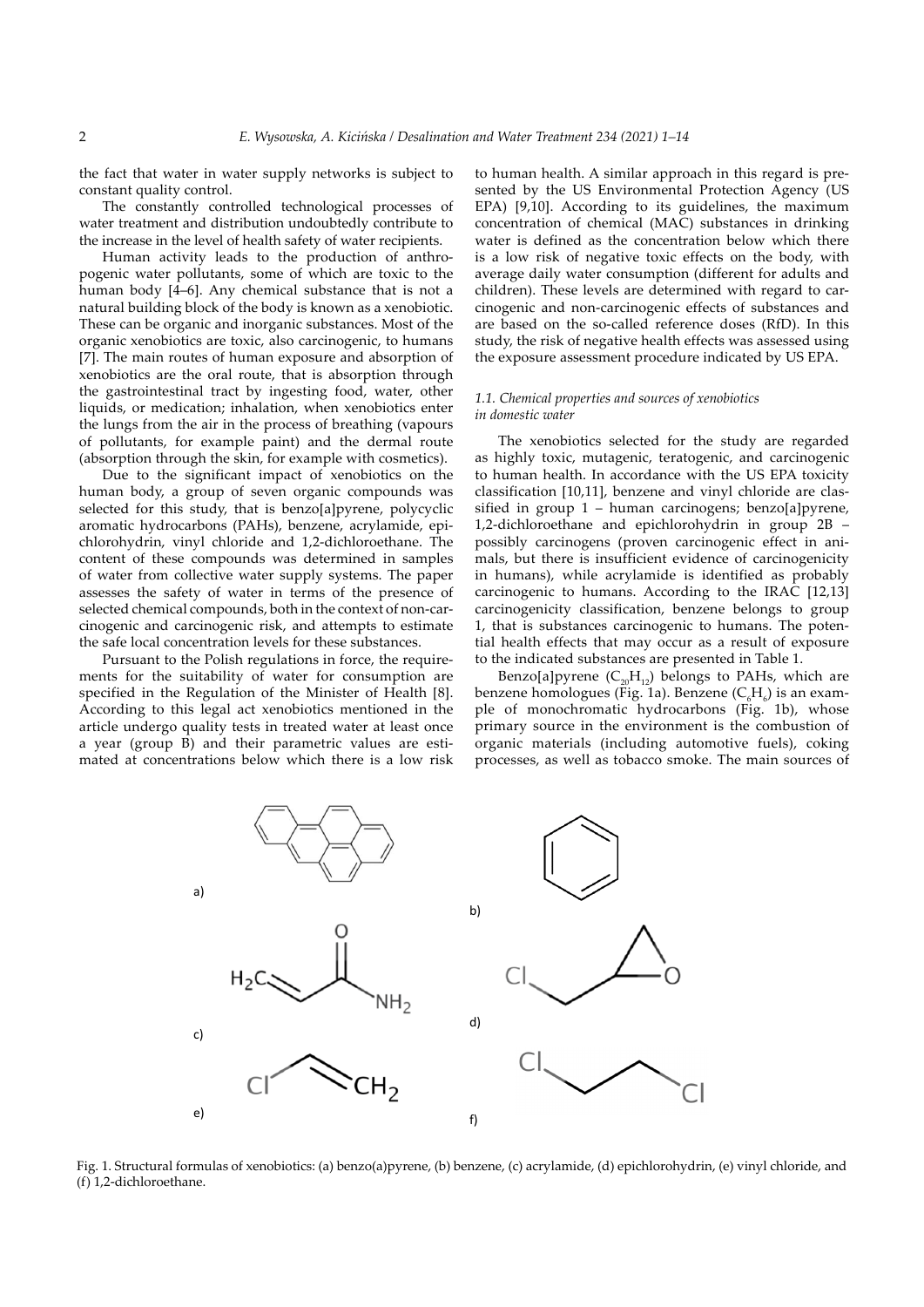#### Table 1

| Benzene and benzo(a)pyrene                                                                                                          | Acrylamide                                                                                                                                    | Epichlorohydrin                                                                                                                 | Vinyl chloride                                                                                                   | 1,2 dichloroethane                                                                 |
|-------------------------------------------------------------------------------------------------------------------------------------|-----------------------------------------------------------------------------------------------------------------------------------------------|---------------------------------------------------------------------------------------------------------------------------------|------------------------------------------------------------------------------------------------------------------|------------------------------------------------------------------------------------|
| Damage to the central<br>nervous system as a<br>result of acute exposure<br>(exposure to $65$ g/m <sup>3</sup> may<br>cause death). | Hallucinations,<br>heparotoxicity, fatigue,<br>weakness, effects on<br>the central nervous<br>system (mainly in the<br>case of grouting) [22] | Acute allergic<br>reactions when<br>exposed to the skin                                                                         | Narcotic                                                                                                         | Circulatory and<br>respiratory<br>failure in release<br>or limiting<br>performance |
| Extensive hemorrhages                                                                                                               | Damage to the nervous<br>system and weakening<br>of the work of the<br>limbs[53]                                                              | Local allergic reactions<br>(irritation of<br>the eyes, throat,<br>vomiting) as a<br>result of short-term<br>exposure to vapors | Symptoms so-called<br>"Vinyl chloride<br>disease"<br>(headache,<br>dizziness, vision<br>problems)                | Nausea, pain in<br>taste                                                           |
| Toxic effect on the<br>haematopoietic system<br>at long-term exposure<br>above $162$ mg/m <sup>3</sup>                              |                                                                                                                                               | Damage to the liver<br>and kidneys as a<br>result of long-term<br>exposure [23]                                                 | Acroosteolysis<br>(scleroderma of<br>the connective<br>tissue of the<br>fingers)                                 | Inflammation<br>dysfunction and<br>neurological<br>disorders                       |
| Exposure to concentrations<br>of 325 mg/m <sup>3</sup>                                                                              |                                                                                                                                               |                                                                                                                                 | Circulatory disorders                                                                                            | Electrocution                                                                      |
| Can lead to leukemia [16,52]                                                                                                        |                                                                                                                                               |                                                                                                                                 | Enlargement of the<br>liver and spleen<br>(carcinomas,<br>hepatic<br>angiosarcomas,<br>brain tumors)<br>[24, 54] | Heart defects [17]                                                                 |

Potential health effects that may arise from exposure to selected xenobiotics

benzo[a]pyrene and benzene entering surface and groundwater are the so–called low emissions from the combustion of fossil fuels, especially during the heating season, and air emissions from road transport [14] and from petroleum pollutant infiltration [15–17]. Petroleum-derived compounds show the ability to accumulate in aquatic organisms, and thus pose a threat to humans [18]. Acrylamide (acrylic amide,  $C_3H_5NO$ , Fig. 1c) in household conditions is formed mainly as a result of the thermal processing of food, especially potato products [19,20]. This compound is widely used in industry as a polymer, for example, for the production of plastics and dyes. Due to its high mobility and solubility in water, the compound has a high ability to pollute surface and groundwater [21]. According to WHO data [22], the main source of acrylamide contamination of drinking water is the use of polyacrylamide flocculants in technological processes, which may contain monomers of this xenobiotic. Theoretically, a source of epichlorohydrin (C<sub>3</sub>H<sub>5</sub>ClO, Fig. 1d) in potable water may be the migration of this compound following the use of chemicals containing epichlorohydrin residues in flocculation processes, and its leaching from water distribution pipes (resin, epoxy coatings of pipes) [23]. Vinyl chloride  $(C_2H_3Cl$ , Fig. 1e) is relatively rarely detected in surface waters due to its high evaporation capacity (volatility) [24]. The main route of exposure is the inhalation of air

containing this compound [25]. As reported by the WHO [26], 1,2-dichloroethane ( $C_2H_4Cl_2$ , Fig. 1f), which is the last of the xenobiotics analysed, is mostly present in drinking water in concentrations much lower than the amounts considered hazardous to human health.

All of the xenobiotics studied are included in the US EPA [10] and WHO [26] classifications as substances with a significant impact on human health through the consumption of drinking water. According to the Polish regulations, which reflect EU requirements, the assessment of water suitability for consumption in terms of PAH content includes testing for the content of both benzo[a]pyrene and the sum of four PAHs (benzo[b]fluoranthene, benzo[k] fluoranthene, benzo[ghi]perylene and indeno[1,2,3-cd] pyrene), while both US EPA [9,10] and WHO [26] guidelines provide only the content of benzo[a]pyrene in drinking water as a qualitative criterion, which has already been pointed out by Witkowski and Ślósarczyk [27].

#### **2. Materials and methods**

The subject of the analysis was the results of water quality monitoring studies from 2012 to 2019 conducted on treated water from the Water Treatment Plant (WTP) in Świniarsko and WTP in Stary Sącz, located in southern Poland (EU), supplying water to about 100,000 inhabitants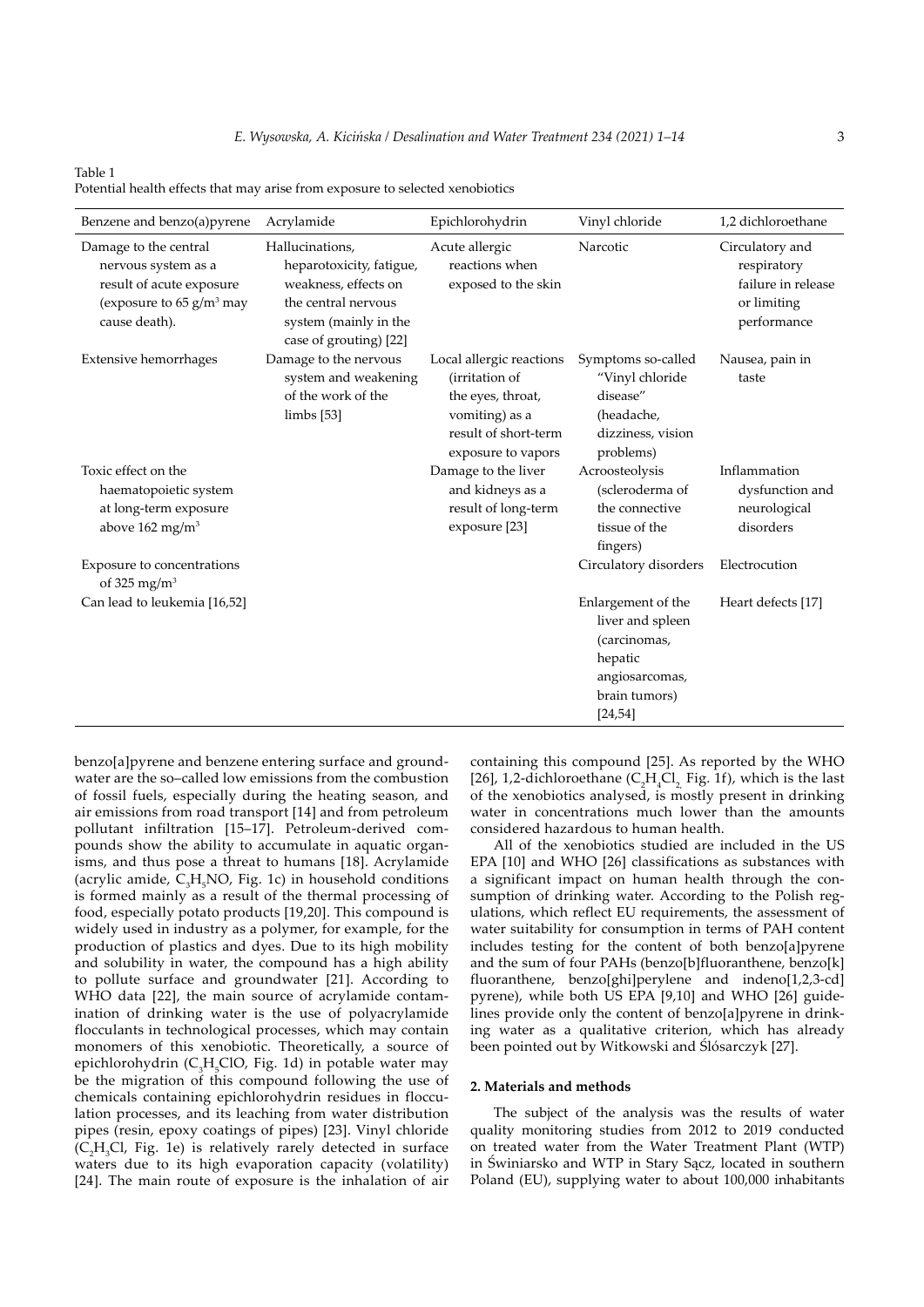in six municipalities in Małopolskie Voivodeship. The tests were performed in an accredited laboratory based on the following, respective standards:

- benzo[a]pyrene and PAHs: KJ-I-5.4-97 based on the PN-EN ISO 17993:2005 standard [28] and in accordance with the KJ-I-5.4-13C test procedure,
- benzene: based on the KJ-I-5.4-155 method following the PN-EN ISO 15680:2008 standard [29] and in accordance with the PN-EN ISO 11423-1:2002 standard [30],
- epichlorohydrin: in accordance with PN-EN 14207:2005 [31],
- acrylamide: based on KJ-I.5.4-94 and EPA Method 8032A [32], and in accordance with KJ-I.5.4-14C,
- 1,2-dichloroethane based on the KJ-I-5.4-155 method following the [29] and PN-EN ISO 10301: 2002 [33] standards,
- vinyl chloride: based on the KJ-I-5.4-155 method following the [29] and [32] standards.

In addition, the independent sampling and determination of the parameters analysed were carried out in 2019 in another accredited laboratory for water and wastewater testing in Krakow. For this series of tests, PAH values were determined based on the accredited test procedure WES 496 (ed. 9 of 3 September 2018). According to this method, the concentration of PAHs is the sum of benzo[b]fluoranthene, benzo[k]fluoranthene, benzo[a]pyrene, dibenzo[g,h,i]perylene, benzo[g,h,i]perylene and indeno [1,2,3-c,d]pyrene levels. The method used was the determination of the multi-ring aromatic systems using a gas chromatograph coupled to a mass spectrometer (GS-MS). The sample preparation was a standard phase extraction with n-hexane, the organic fractions are dried with anhydrous sodium sulfate. The remaining sodium sulfate with the addition of 5 mL of hexane is combined into the previously obtained extract and then concentrated at 40°C to a volume of about 1 mL. Then the volume thus obtained is filtered through a column of 2 g of silica gel (previously activated and conditioned). The obtained fractions of aliphatic and monoaromatic hydrocarbons are eluted with 12 mL of n-hexane. The extracted PAHs are then eluted from the bed with 18 mL of dichloromethane. Thus the collected eluate is sequentially concentrated and analyzed with the standard (PAH InjStd) in GC-MS in Rtx-5ms columns (30 m  $\times$  0.25 mm  $\times$  0.25 µm) using helium as a carrier gas with a constant flow of 1.6581 mL/min at 300°C.

The concentration of chlorobenzenes was determined in accordance with PN-EN ISO 6468:2002 [29]. Due to the fact that the test results pertained to treated water directed to the water supply network by both WTPs, the total number of samples analysed comprised water collected at both WTPs and was treated as one set, that is no separate risk assessments were performed for each of the WTPs. The samples were collected in the years 2012–2019, on an annual basis (samples were taken once a year in April in WTPs after treatment processes (samples of water directed to the water supply network supplying residents with water for residential purposes). In 2019, there were two samplings (in April and June). A total of 18 water samples were taken directly from the WTPs. A total of 116 concentration values were analysed, of which 18 for (1) benzo[a]pyrene and (2) PAH, and 16 for (3) benzene, (4) acrylamide, (5) epichlorohydrin, (6) vinyl chloride and (7) 1,2-dichloroethane each (these parameters were not tested twice in 2019).

As part of the research, the safety of the water supplied in the collective water supply systems was assessed in terms of the presence of selected xenobiotics, taking into account the non-carcinogenic (HI) and carcinogenic (CR) risk. An exposure scenario was adopted in which most of the water entered the body through the ingestion of water, hot and cold drinks, and food. This scenario has the largest share in the level of health risk and served as the basis for further analyses.

The HI health risk associated with contaminated water ingestion was calculated according to Eq. (1) [34]:

$$
H I = \frac{CI}{RfD} \left[ - \right] \tag{1}
$$

where HI is the chemical substance exposure index for a given route of exposure (−); CI is the dose of a given chemical substance taken by the oral route (mg/kg d); RfD is the reference dose of a given chemical substance [mg/kg d].

The doses absorbed by the body (CI) as a result of water consumption were determined using Eq. (2) [34,35]:

$$
CI = \frac{CW \cdot EF \cdot ED \cdot IR_{o}}{BW \cdot AT} \quad [mg/kg/d]
$$
 (2)

where CI is the dose of a given chemical substance taken by the oral route (mg/kg/d); CW is the substance concentration in water (mg/dm<sup>3</sup>); EF is the exposure frequency  $(d/y)$ ,  $EF = 350$  was assumed [35]; ED is the exposure duration (y), the analyses were based on a residential scenario according to which the exposure duration assumed was ED = 26 for adults and 6 for children [36]; IR<sub>0</sub> is the daily water intake rate ( $dm^3/d$ ), the adopted IR<sub>o</sub> was 2.5 dm<sup>3</sup> for adults and  $0.78$  dm<sup>3</sup> for children in accordance with US EPA [36]; BW is the body weight (kg), the assumed BW was 80 kg for adults and 15 kg for children [36]; AT is the exposure averaging time (d),  $AT = 25,550$  for children and adults, the average exposure time of 70 y was assumed due to the potentially carcinogenic chemicals analysed.

The reference doses (RfD) adopted were obtained from the Integrated Risk Information System (IRIS) base, except for the RfD values for epichlorohydrin and 1,2-dichloroethane, which were taken from the Risk Assessment Information System (RAIS) [37].

The carcinogenic risk index (CR) for the oral route of exposure was calculated using Eq. (3) [34]:

$$
CR = CDI \times SF[-]
$$
 (3)

where CR is the carcinogenic risk resulting from exposure to a given carcinogen through a given exposure route (−); CDI is the dose of carcinogenic substance taken by a given route of exposure, averaged for 70 y of human life (mg/ kg d); SF is the slope factor appropriate for a given route of exposure, denoting the upper limit of the probability of neoplastic disease occurrence as a result of exposure to a given factor [34] (mg/kg d), SF values were taken from RAIS.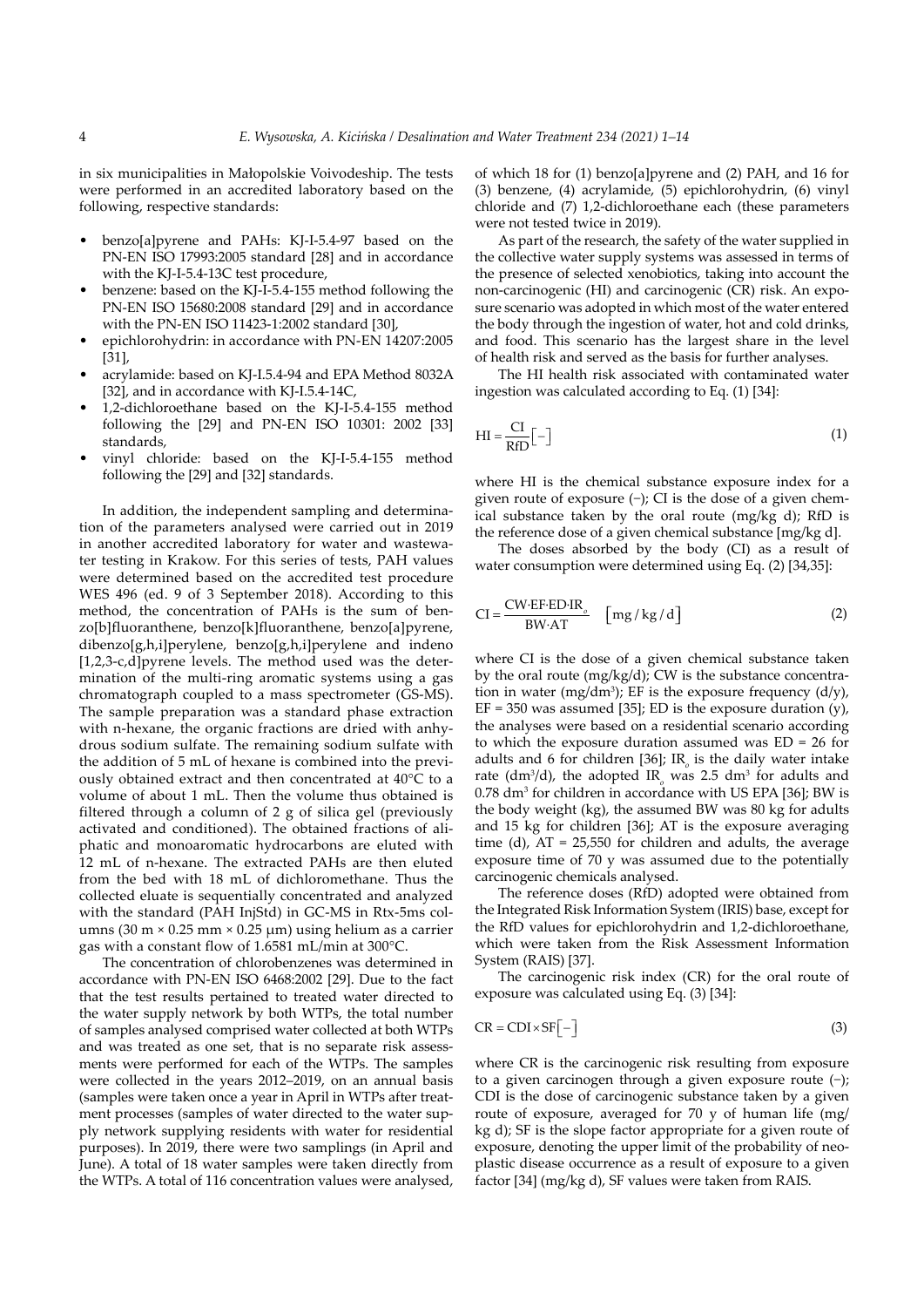A safe, local level of substance concentration in water (RBRL) was estimated using Eq. (4) [10]:

$$
RBRL = CW \times \frac{TR}{Calculated risk (HI or CR)}[-]
$$
 (4)

where RBRL is the (site-specific risk-based remedial safe) safe, local concentration of a pollutant in water for oral exposure  $(mg/dm^3)$ ; CW is the pollutant concentration in water  $(mg/dm<sup>3</sup>)$ ; TR is the target risk (carcinogenic or noncarcinogenic),  $\overline{HI} = 1$  and  $\overline{CR} = \overline{10^{-6}}$  were assumed; Calculated Risk (HI or CR) is the calculated for a given pollutant.

The adjustment of the local levels of the pollutants was calculated using Eq. (5) [38]:

$$
ARBRL = \frac{RBRL}{n} \left[ - \right] \tag{5}
$$

where ARBRL is the (adjusted risk-based remedial level) adjusted safe local concentration of a given pollutant in water for oral exposure  $(mg/dm<sup>3</sup>)$ ; RBRL is the safe local concentration of a given pollutant in water for oral exposure  $(mg/dm<sup>3</sup>)$ ; *n* is the number of non-carcinogenic substances causing critical effects in the same target organ/system (−); *n*=6.

#### **3. Results**

## *3.1. Water quality assessment in terms of the content of selected xenobiotics*

The obtained values of the parameters studied were very low, close to the limit of quantification, for both WTPs in all years analysed (Table 2). The worst possible scenario was selected for further considerations and algorithm calculations [Eqs.  $(1)$ – $(5)$ ], assuming that the concentration of xenobiotics whose levels were below the limit of quantification was an order of magnitude lower than the lowest limit of quantification (LOQ). The laboratory tests carried out have shown that for each of the parameters the obtained concentration values are below the limit of quantification (LOQ). This means that the applied test procedure (device), although very precise, allowed the detection of a given parameter in water, without giving any information about its exact content. Due to the fact that the aim of the research work was to assess the health risk of water recipients, it was decided to adopt the most unfavorable variant, that is the concentration of the substance by an order of magnitude lower than its lower limit of quantification (e.g., LOQ of  $\langle 0.007 \mu g/dm^3 \rangle$ , the concentration of 0.0069  $\mu g/dm^3$ ), thus assuming the measurable concentration value applicable in the calculations.

First, the test results obtained were compared with the values of the maximum allowable concentrations (MAC) for drinking water specified in (a) the Regulation of the Minister of Health [8], (b) US EPA guidelines [10], and (c) WHO recommendations [26,39]. The WHO limits are guideline values for substances that have an impact on health. When comparing the allowable concentrations of the analysed xenobiotics, recommended by the US EPA [10], which are (values in  $\mu$ g/dm<sup>3</sup>): 0.2 for benzo[a]pyrene, 5.0 for benzene and 1,2-dichloroethane, and 2.0 for vinyl chloride, with the requirements set in the Polish regulation concerning the quality of drinking water, amounting to 0.01, 1.0, 0.5 and 3.0, respectively (values in  $\mu$ g/dm<sup>3</sup>), it can be noted that the Polish requirements are very strict in relation to the US EPA regulations. The US EPA guidelines [10] define the limit values indicated above as achievable

Table 2 Basic statistics and maximum acceptable concentration (MAC) of selected xenobiotics in water

| Parameter          | $\boldsymbol{n}$ | LOQ                                        | Max<br>Av.            |                       | MAC        |               |            |
|--------------------|------------------|--------------------------------------------|-----------------------|-----------------------|------------|---------------|------------|
|                    |                  |                                            |                       |                       | <b>RMH</b> | <b>US EPA</b> | <b>WHO</b> |
|                    |                  | $(\mu$ g/dm <sup>3</sup> )                 |                       |                       |            |               |            |
| Bezno(a) pyrene    | 18               | $7 \times 10^{-3} \div 5 \times 10^{-3}$   | $6.90 \times 10^{-3}$ | $5.96 \times 10^{-3}$ | 0.01       | 0.2           | 0.7        |
| Sum of PAHs        | 18               | $4 \times 10^{-2} \div 3 \times 10^{-3}$   | $3.90 \times 10^{-2}$ | $2.62 \times 10^{-2}$ | 0.1        | $-$ *         |            |
| Benzene            | 16               | $4 \times 10^{-1} \div 5 \times 10^{-1}$   | $4.99 \times 10^{-1}$ | $4.99 \times 10^{-1}$ |            | 5             | 10         |
| Acrylamide         | 16               | $7.5 \div 10^{-2}$                         | $7.50 \times 10^{-2}$ | $7.49 \times 10^{-2}$ | 0.1        | $-***$        | 0.5        |
| Epichlorohydrin    | 16               | $6 \times 10^{-2} \div 7.5 \times 10^{-2}$ | $7.49 \times 10^{-2}$ | $6.55 \times 10^{-2}$ | 0.1        | $***-$        | 0.3        |
| Vinyl chloride     | 16               | $1.5 \times 10^{-1} \div 2 \times 10^{-1}$ | $1.99 \times 10^{-1}$ | $1.93 \times 10^{-1}$ | 0.5        | 2             | 0.4        |
| 1,2-Dichloroethane | 16               | $1.0 \div 0.8$                             | $9.99 \times 10^{-1}$ | $8.49 \times 10^{-1}$ | 3          | 5             | 50         |

*n* – A total of water samples collected in the years 2012–2019;

LOQ – Limit of quantification;

Max. – Maximum value measured in the period 2012–2019;

Av. – Average value calculated for the period 2012–2019;

MAC – Maximum acceptable concentration, according to: RMH – Regulations of the Minister of Health (2017),

US EPA (2012, 2018), WHO (2017);

\*US EPA (2018) and WHO (2017) guidelines do not refer to limit values for the sum of PAHs;

\*\*according to US EPA (2018) in the case of acrylamide in drinking water, the combination of dose and monomer level must not exceed the equivalent of a polyacrylamide polymer containing 0.05% monomer in 1 mg/dm<sup>3</sup>

\*\*\*according to US EPA (2018) in the case of epichlorohydrin, the combination of dose and monomer level must not exceed the equivalent of an epichlorohydrin-based polymer containing 0.01% monomer at a dose of 20 mg/dm3 .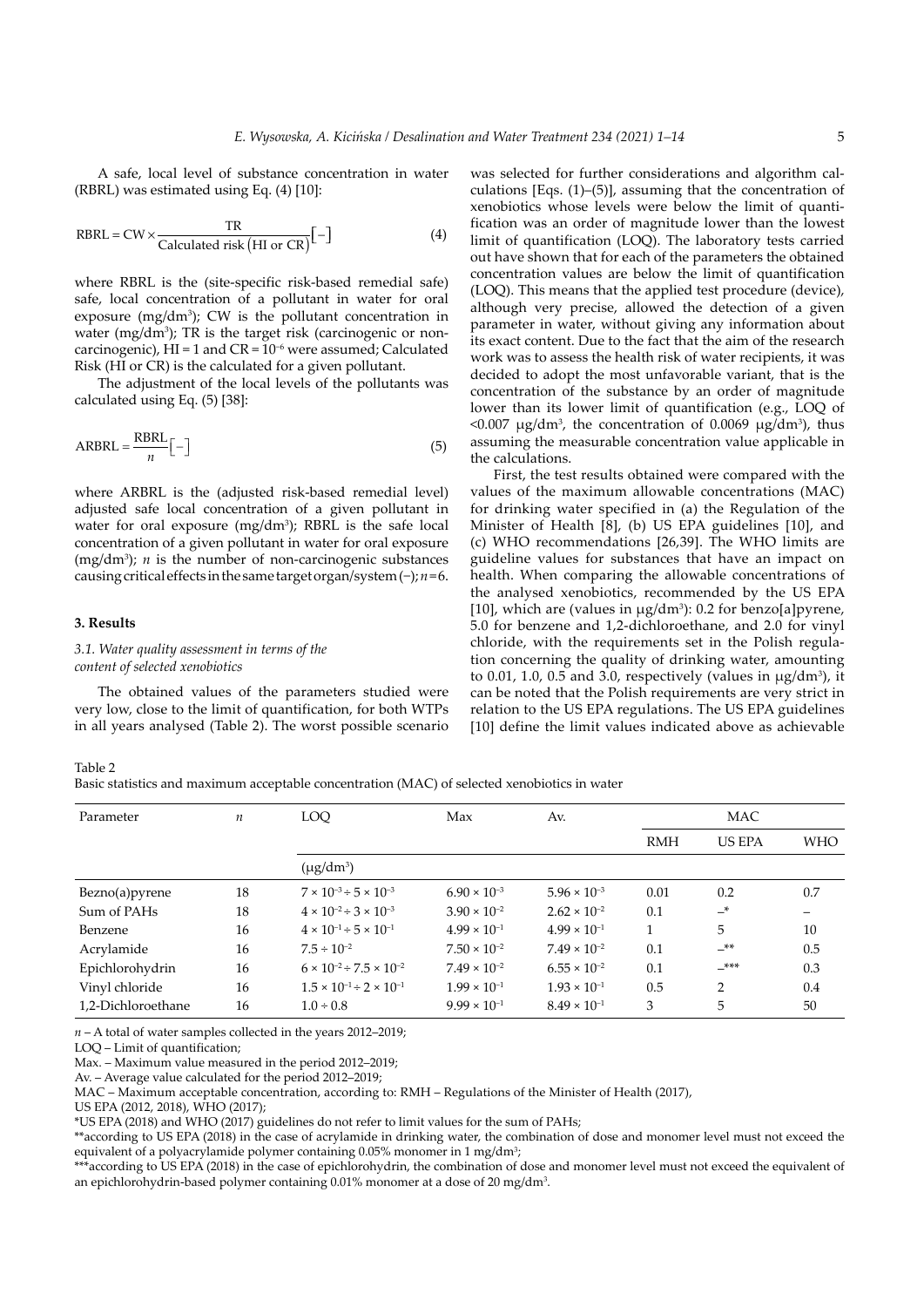using the best available technology (BAT), considering the cost of achieving BAT reductions an enforceable standard as well. In terms of the recommendations indicated for acrylamide and epichlorohydrin, the US EPA [10] specifies them for the dose equivalent of polyacrylamide monomer containing  $0.05\%$  monomer dosed at 1 mg/dm<sup>3</sup> and epichlorohydrin-based polymer containing 0.01% monomer at 20 mg/dm3 , respectively. It should be emphasised that for all parameters studied, the allowable values provided in the US EPA and WHO guidelines are higher than those set in the Polish regulations, except for vinyl chloride. The maximum permissible (according to the Polish regulations [8]) and recommended (according to the US EPA, WHO) levels of contamination are indicated in Table 1. These data indicate that the legal requirements in Poland in this respect are much more stringent than indicated by global guidelines. The requirements of the national Polish regulations were as follows: from 1% of the WHO guidelines to 5% of the EPA guidelines for pyrene, from 10% of the WHO guidelines to 20% of the EPA for benzene, from 6% according to the maximum values given by the WHO to 60% EPA for 1,2 dichloroethane and 20% and 33% of the maximum values for acrylamide and epichlorohydrin (no EPA guidance for these parameters).

In the present study, the average and maximum individual values of all parameters did not exceed the allowable values set in the Polish regulations [8], and US EPA [10] and WHO recommendations [26,39] (Fig. 2). Nevertheless, health concerns resulting from their accumulation in the medium supplied to the body (water) cannot be excluded.

With regard to the requirements of the Minister of Health [8], the highest share of maximum values was recorded for acrylamide and epichlorohydrin (it was about 75% of the MAC), while the lowest was for 1,2-dichloroethane (about 33% of the MAC). The obtained results of xenobiotic concentrations were compared with the acceptable levels recommended by the US EPA [10]. The recorded average values calculated for the 5-years period in relation to the American requirements [10] ranged from 3% of the MAC for benzo[a]pyrene to 17% of the MAC for 1,2-dichloroethane. The maximum concentrations of these parameters did not exceed 20% of the MAC (from 3.5% of the MAC calculated for benzo[a]pyrene, through 10% of the MAC calculated for benzene and vinyl chloride, up to 20% of the MAC calculated for 1,2-dichloroethane). In the context of the WHO recommendations [24], the highest share of the seven substances in the MAC, both in terms of the average and maximum concentrations, was found for vinyl chloride (48% and 50%, respectively) and for epichlorohydrin (22% and 25%). The lowest share was found for benzo[a]pyrene (1% MAC was obtained for both the average and maximum values).

#### *3.2. Assessment of non-carcinogenic risk related to the presence of selected xenobiotics in drinking water*

According to the guidelines of the Minister of Health [8], PAH monitoring includes the sum of the concentrations of four compounds, while according to the US EPA, reference doses (RfD) are determined for all substances belonging to the PAH group. Therefore, PAHs were not included in the risk assessment. The non-carcinogenic risk assessment for oral exposure was performed separately for adults and children. Due to the number of samples  $(n = 18)$ , in accordance with the US EPA [34] recommendations, the maximum values and average estimates were used to estimate the level of health risk, thus assuming a high-risk scenario [40].

## *3.2.1. Assessment of adults' exposure arising from water consumption*

Doses absorbed as a result of water intake were calculated for each of the chemicals analysed (Table 3). For adults, the maximum CI doses of a chemical absorbed by the oral route ranged from  $7.68 \times 10^{-8}$  to  $1.11 \times 10^{-5}$  mg/kg/d, while the average values ranged from  $6.64 \times 10^{-8}$  to  $9.45 \times 10^{-6}$  mg/ kg/d. For both parameters, extreme values were obtained for benzo[a]pyrene (lowest) and for 1,2-dichloroethane (highest), which is reflected in the concentrations of these substances determined in water.

The maximum exposure index values (HI) for the substances analysed descended in the following order: 1,2-dichloroethane (1.85 × 10−3) > benzene (1.39 × 10−3) > vinyl chloride (7.38 × 10−4) > acrylamide (4.17 × 10−4) > benzo[a] pyrene  $(2.56 \times 10^{-4})$  > epichlorohydrin  $(1.39 \times 10^{-4})$ . The same order was observed for the average HI values: 1,2-dichloroethane (1.57 × 10<sup>-3</sup>) > benzene (1.39 × 10<sup>-3</sup>) > vinyl chloride (7.15 × 10<sup>-4</sup>) > acrylamide (4.17 × 10<sup>-4</sup>) > benzo[a]pyrene  $(2.21 \times 10^{-4})$  > epichlorohydrin  $(1.22 \times 10^{-4})$ . For acrylamide, both the maximum and average values of HI were identical, which is reflected in the same maximum and average concentrations of this compound in the water tested and in the size of doses absorbed by the oral route. None of the substances exceeded the allowable non-carcinogenic risk limit  $HI_{\text{accept}} = 1$ . The total maximum HI for the xenobiotics administered via the oral route for adults was 4.79 × 10−3, which is 0.48% of the acceptable risk value. On the other hand, the total average HI level was  $4.44 \times 10^{-3}$ , which corresponds to 0.44%  $\rm HI_{\rm accept}.$  The share of the maximum risk for individual parameters in relation to the allowable level ranged from 0.19% to 0.01% HI (Fig. 3).

#### *3.2.2. Assessment of children's exposure arising from water consumption*

As was the case with adults, doses of the substances absorbed by the oral route were calculated for children. The maximum CI values of the xenobiotics ranged from 2.95 × 10−8 mg/kg/d for benzo[a]pyrene (with an average dose of 2.55 × 10−8 mg/kg/d) to 4.27 × 10−6 mg/kg/d for 1,2-dichloroethane (for an average dose of 3.63 × 10−6 mg/kg/d). Both average and maximum extreme values were obtained for benzo(a)pyrene (lowest) and for 1,2-dichloroethane (highest), which was also the case with adults. The maximum children's exposure to the consumption of water containing the xenobiotics tested did not exceed the allowable value. The total exposure to selected xenobiotics for children was 1.83 × 10<sup>-3</sup> (maximum exposure level) and 1.70 × 10<sup>-3</sup> (average exposure level), which is 0.18% and 0.17% of the acceptable HI value, respectively. The order of the maximum HI risk values calculated for children for individual parameters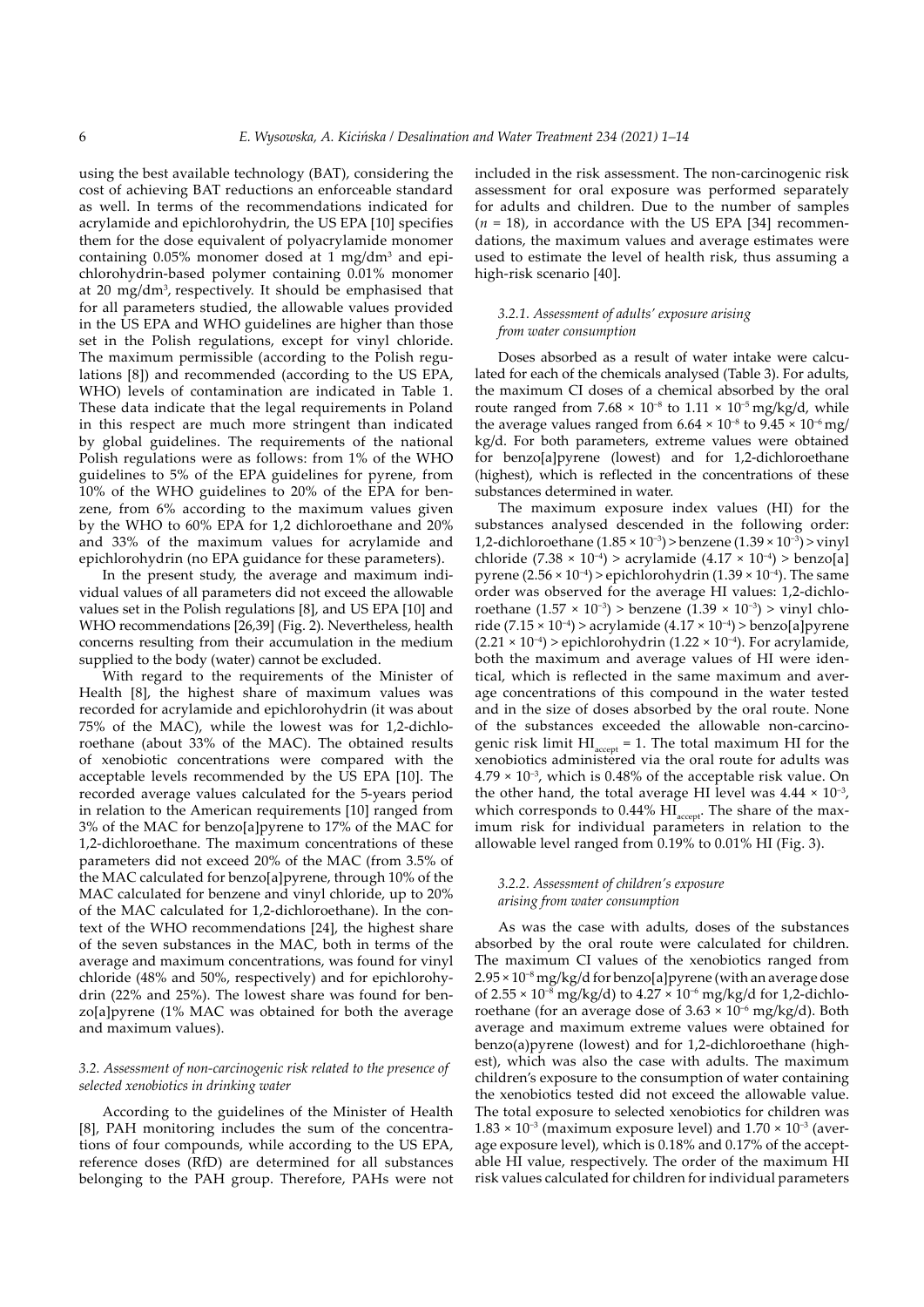

## *E. Wysowska, A. Kicińska / Desalination and Water Treatment 234 (2021) 1–14* 7

Fig. 2. Average concentrations (av.) in water: (a) benzo(a)pyrene, (b) PAH, (c) benzene, (d) acrylamide, (e) epichlorohydrin, (f) vinyl chloride, and (g) 1,2-dichloroethane in 2012–2019. Maximum Allowable Concentrations (MAC) according to \*Minister of Health (Regulation 2017); \*\*US EPA guidelines (2012); \*\*\*US EPA guidelines (2018); \*\*\*\*WHO (2017); CW – concentration in water.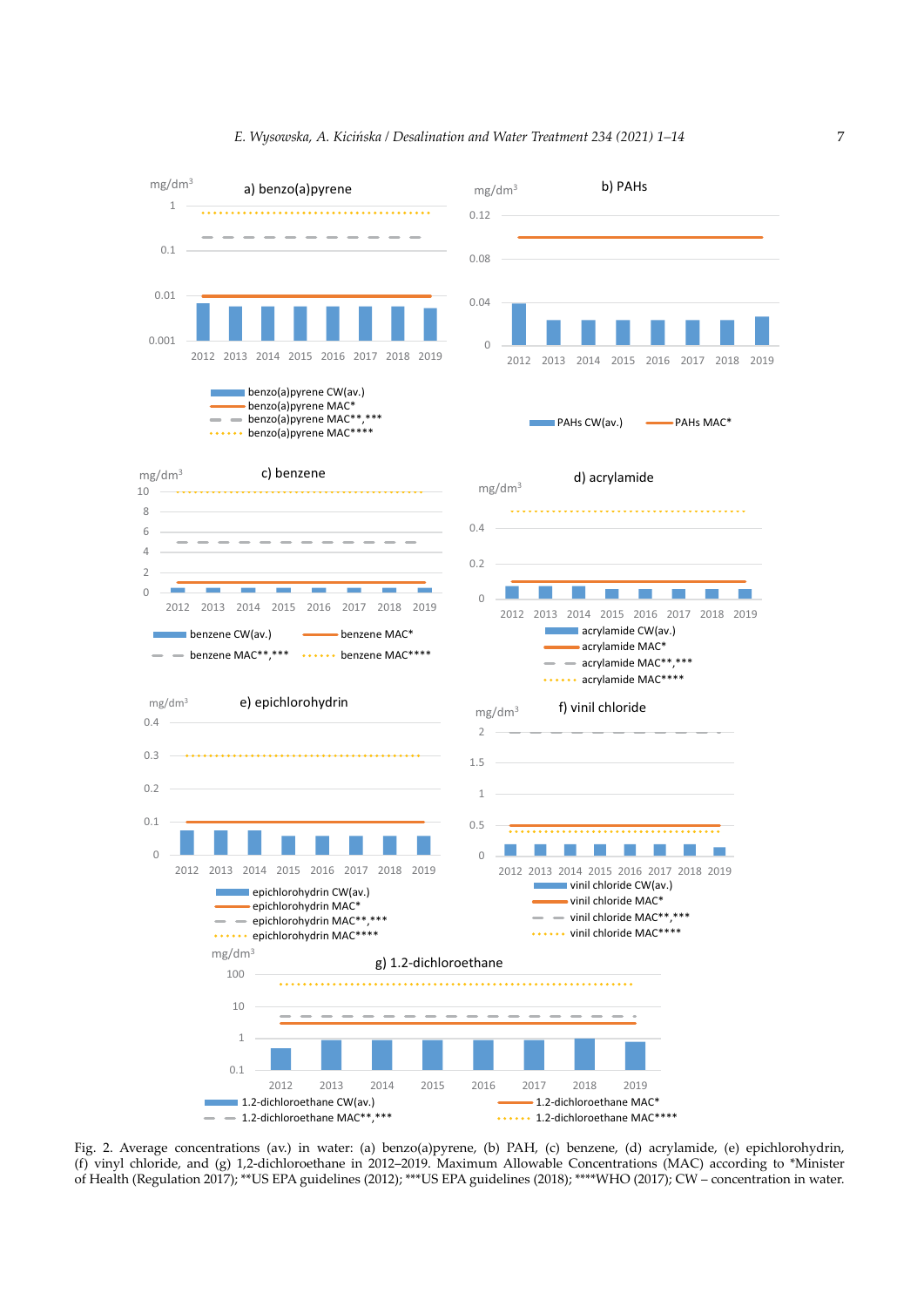| Xenobiotic         | <b>RfD</b><br>(mg/kg/d) | Max.                       |                       | Av.                   |                            |                       |                       |
|--------------------|-------------------------|----------------------------|-----------------------|-----------------------|----------------------------|-----------------------|-----------------------|
|                    |                         | $CW$ (mg/dm <sup>3</sup> ) | $Cl$ (mg/kg/d)        | HI                    | $CW$ (mg/dm <sup>3</sup> ) | $Cl$ (mg/kg/d)        | HI                    |
| Benzo(a) pyrene    | $3 \times 10^{-4*}$     | $6.9 \times 10^{-6}$       | $7.68 \times 10^{-8}$ | $2.56 \times 10^{-4}$ | $5.96 \times 10^{-6}$      | $6.64 \times 10^{-8}$ | $2.21 \times 10^{-4}$ |
| Benzene            | $4 \times 10^{-3*}$     | $4.99 \times 10^{-4}$      | $5.55 \times 10^{-6}$ | $1.39 \times 10^{-3}$ | $4.99 \times 10^{-4}$      | $5.55 \times 10^{-6}$ | $1.39 \times 10^{-3}$ |
| Acryloamide        | $2 \times 10^{-3*}$     | $7.49 \times 10^{-5}$      | $8.34 \times 10^{-7}$ | $4.17 \times 10^{-4}$ | $7.49 \times 10^{-5}$      | $8.34 \times 10^{-7}$ | $4.17 \times 10^{-4}$ |
| Epichlorohydrin    | $6 \times 10^{-3**}$    | $7.49 \times 10^{-5}$      | $8.34 \times 10^{-7}$ | $1.39 \times 10^{-4}$ | $6.55 \times 10^{-5}$      | $7.29 \times 10^{-7}$ | $1.22 \times 10^{-4}$ |
| Vinyl chloride     | $3 \times 10^{-3*}$     | $1.99 \times 10^{-4}$      | $2.21 \times 10^{-6}$ | $7.38 \times 10^{-4}$ | $1.93 \times 10^{-4}$      | $2.15 \times 10^{-6}$ | $7.15 \times 10^{-4}$ |
| 1,2-Dichloroethane | $6 \times 10^{-3**}$    | $9.99 \times 10^{-4}$      | $1.11 \times 10^{-5}$ | $1.85 \times 10^{-3}$ | $8.49 \times 10^{-4}$      | $9.45 \times 10^{-6}$ | $1.57 \times 10^{-3}$ |
| $S H I$ :          |                         |                            |                       | $4.79 \times 10^{-3}$ |                            |                       | $4.44 \times 10^{-3}$ |

Values of the doses taken and the index of exposure of adults orally for selected xenobiotics contained in drinking water

RfD – Reference dose of the chemical (mg/kg/d);

 $CW$  – Substance concentration in water (mg/dm<sup>3</sup>);

CI – Dose of the chemical substance taken by the oral route (mg/kg/d);

HI – Exposure index of the chemical for a given route of exposure;

\*according to US EPA (IRIS, 2020);

\*\*according to US EPA (RAIS, 2020).



Fig. 3. The share of risk for the analyzed substances is in the acceptable level of non-carcinogenic risk for adults.

was as follows: 1,2-dichloroethane (7.12 × 10−4) > benzene (5.33 × 10−4) > vinyl chloride (2.84 × 10−4) > acrylamide (1.60 × 10−4) > benzo[a]pyrene (9.83 × 10−5) > epichlorohydrin (5.34  $\times$  10<sup>-5</sup>). The order obtained for the average exposure level was the same (Table 4).

In children, just like in the case of adults, the highest share in the acceptable risk level was recorded for 1,2-dichloroethane (0.071%  $\text{HI}_{\text{accept}}$ ), while the lowest for epichlorohydrin (merely 0.005% HI<sub>accept</sub>) (Fig. 4).

When comparing the HI values of the indicated age groups, the exposure value for children was approximately 38% of the calculated risk for adults. The significantly lower level of non-carcinogenic risk for children compared to adults is most likely due to the differences in the amount of daily water consumption (adults approx.  $2.5 \text{ dm}^3/\text{d}$ , children approx.  $0.78 \text{ dm}^3/\text{d}$ , different body weight and exposure duration taken into account in the calculations under the adopted residential scenario. These factors have

already been pointed out by, among others, Kicińska and Wysowska [41] in the risk analysis for selected metals in water from various types of intakes.

The exposure sequence of individual xenobiotics (HQ) in their maximum HI for both adults and children was identical. The maximum share of individual HQs in the total HI was found for: 1,2-dichloroethane (almost 39%), benzene (approx. 29%), and vinyl chloride (15%). The HQ for acrylamide was approx. 9%, for benzo[a]pyrene approx. 5%, and for epichlorohydrin approx. 3% of the HI was calculated for both adults and children (Fig. 5).

#### *3.3. Assessment of non-carcinogenic risk related to the presence of selected xenobiotics in drinking water*

The estimation of the maximum carcinogenic exposure as a result of consuming water with given amounts of the xenobiotics analysed is presented in Table 5. The value

Table 3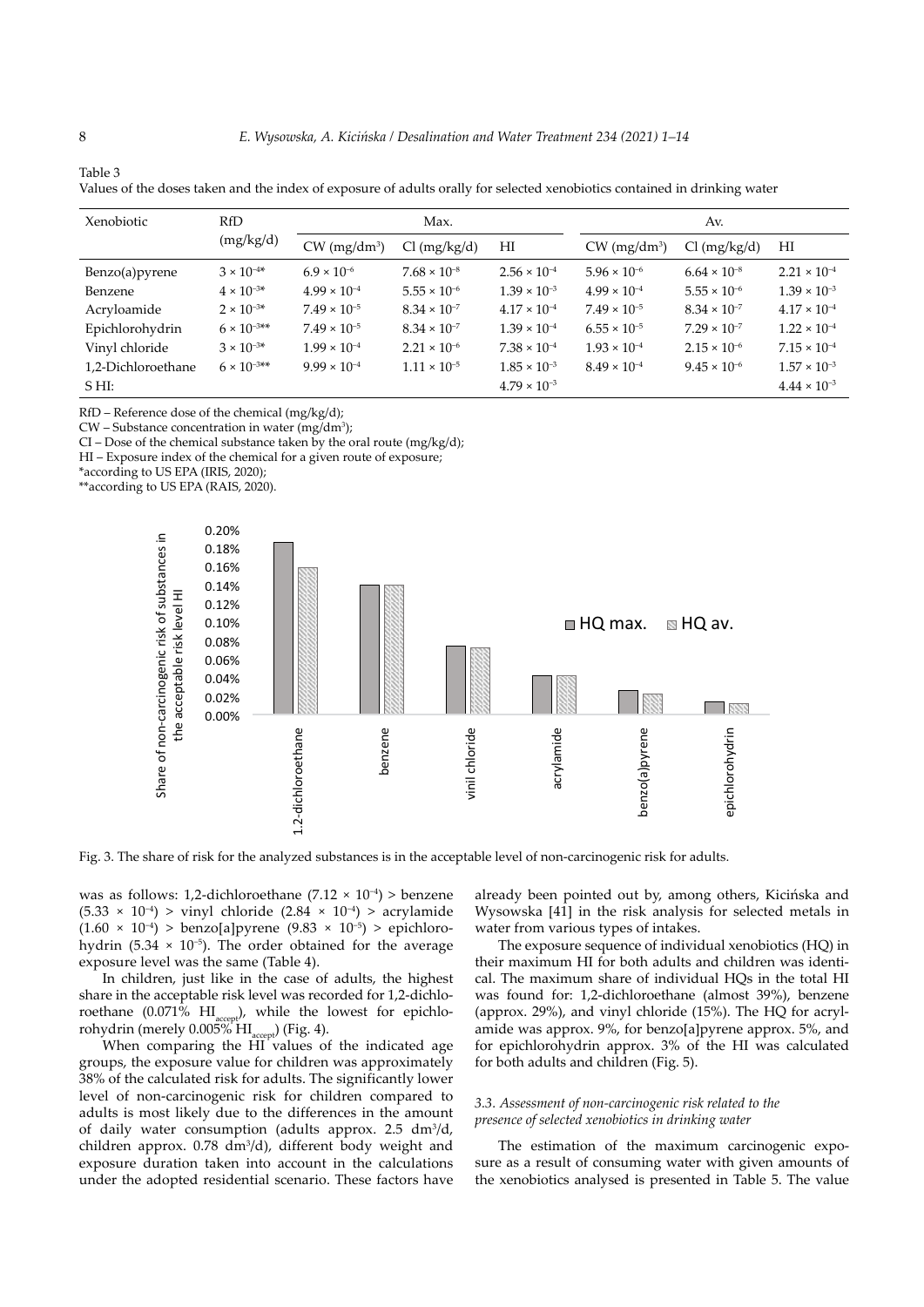| Xenobiotic         | RfD (mg/kg/d)        |                            | Max.                  |                       |                            | Av.                   |                       |
|--------------------|----------------------|----------------------------|-----------------------|-----------------------|----------------------------|-----------------------|-----------------------|
|                    |                      | $CW$ (mg/dm <sup>3</sup> ) | $Cl$ (mg/kg/d)        | HI                    | $CW$ (mg/dm <sup>3</sup> ) | $Cl$ (mg/kg/d)        | HI                    |
| Benzo(a)pyrene     | $3 \times 10^{-4*}$  | $6.9 \times 10^{-6}$       | $2.95 \times 10^{-8}$ | $9.83 \times 10^{-5}$ | $5.96 \times 10^{-6}$      | $2.55 \times 10^{-8}$ | $8.49 \times 10^{-5}$ |
| Benzene            | $4 \times 10^{-3*}$  | $4.99 \times 10^{-4}$      | $2.13 \times 10^{-6}$ | $5.33 \times 10^{-4}$ | $4.99 \times 10^{-4}$      | $2.13 \times 10^{-6}$ | $5.33 \times 10^{-4}$ |
| Acryloamide        | $2 \times 10^{-3*}$  | $7.49 \times 10^{-5}$      | $3.20 \times 10^{-7}$ | $1.60 \times 10^{-4}$ | $7.49 \times 10^{-5}$      | $3.20 \times 10^{-7}$ | $1.60 \times 10^{-4}$ |
| Epichlorohydrin    | $6 \times 10^{-3**}$ | $7.49 \times 10^{-5}$      | $3.20 \times 10^{-7}$ | $5.34 \times 10^{-5}$ | $6.55 \times 10^{-5}$      | $2.80 \times 10^{-7}$ | $4.67 \times 10^{-5}$ |
| Vinyl chloride     | $3 \times 10^{-3*}$  | $1.99 \times 10^{-4}$      | $8.51 \times 10^{-7}$ | $2.84 \times 10^{-4}$ | $1.93 \times 10^{-4}$      | $8.24 \times 10^{-7}$ | $2.75 \times 10^{-4}$ |
| 1,2-Dichloroethane | $6 \times 10^{-3**}$ | $9.99 \times 10^{-4}$      | $4.27 \times 10^{-6}$ | $7.12 \times 10^{-4}$ | $8.49 \times 10^{-4}$      | $3.63 \times 10^{-6}$ | $6.05 \times 10^{-4}$ |
| $S H I$ :          |                      |                            |                       | $1.83 \times 10^{-3}$ |                            |                       | $1.70 \times 10^{-3}$ |

| $-$                                                                                                                         |  |  |
|-----------------------------------------------------------------------------------------------------------------------------|--|--|
| Values of the doses taken and the index of exposure of children orally for selected xenobiotics contained in drinking water |  |  |

RfD – Reference dose of the chemical (mg/kg/d);

 $CW$  – Substance concentration in water (mg/dm<sup>3</sup>);

 $CI - Does of the chemical substance taken by the oral route (mg/kg/d);$ 

HI – Exposure index of the chemical for a given route of exposure;

\*according to US EPA (IRIS, 2020);

Table 4

\*\*according to US EPA (RAIS, 2020).



Fig. 4. The share of risk for the analyzed substances is in the acceptable level of non-carcinogenic risk for children.

of the highest level of carcinogenic risk  $(CR_{\text{max}})$  for the parameters testes was  $2.69 \times 10^{-7}$  and did not exceed the value of  $CR = 10^{-6}$ , which is, according to the literature on the subject [9], the limit value of the acceptable risk level. The estimated  $CR_{max}$  was 26.89% of the acceptable risk level. According to the US EPA [10] recommendations, the acceptable level is  $CR = 10^{-4}$ , but the study uses a more conservative calculation variant.

The largest share in the calculated  $CR_{\text{max}}$  was demonstrated for vinyl chloride (approx. 60%), 1,2-dichloroethane (38%), and benzene (11%). The share of remaining parameters in the total  $CR_{max}$  ranged from 3% (benzo[a]pyrene, epichlorohydrin) to 0.2% (acrylamide).

## *3.4. Estimation of the safe concentration levels of selected xenobiotics*

On the basis of the calculated non-carcinogenic risk (for adults and children) and carcinogenic risk, the acceptable

and safe concentration levels (RBRL) of selected xenobiotic substances in water were estimated for oral exposure. Following the risk prevention principle, the least favourable results of the health risk calculated, obtained for the highest recorded concentrations of the tested substances, were adopted for the calculations.

In the case of the maximum oral exposure of adults, RBRL values in terms of non-carcinogenic risk were (data in mg/dm<sup>3</sup>): 2.7 × 10<sup>-2</sup> for benzo[a]pyrene,  $1.8 \times 10^{-1}$  for acrylamide,  $2.7 \times 10^{-1}$  for vinyl chloride,  $3.59 \times 10^{-1}$  for benzene, and 5.39 × 10−1 for 1,2-dichloroethane and epichlorohydrin (Fig. 6).

For children, these were (data in mg/dm<sup>3</sup>):  $7 \times 10^{-2}$  for benzo[a]pyrene,  $4.68 \times 10^{-1}$  for acrylamide,  $7 \times 10^{-1}$  for vinyl chloride,  $9.36 \times 10^{-1}$  for benzene, and 1.4 for 1,2-dichloroethane and epichlorohydrin (Fig. 7).

Considering the carcinogenic risk, the safe level was  $2.17 \times 10^{-1}$  mg/dm<sup>3</sup> (Fig. 8), which is 31% of the maximum concentrations determined in the water tested. The highest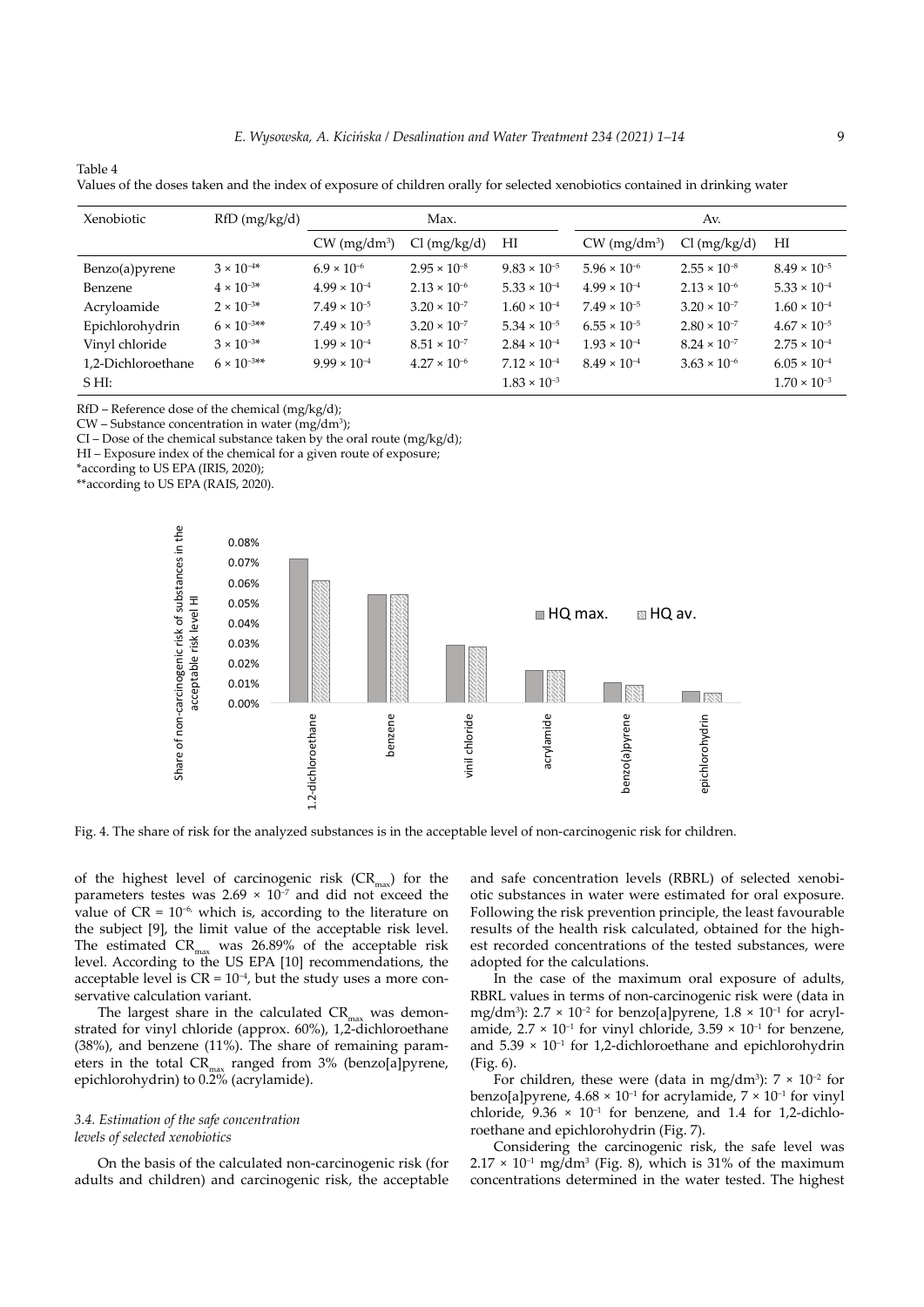

Fig. 5. Shares of the maximum HQ of individual xenobiotics in the total HI.

## Table 5 Carcinogenic risk (CR) index for selected xenobiotics

| Xenobiotic         | SF (mg/kg/d)            | Max concentration (mg/dm <sup>3</sup> ) | $CDI_{max}$ (mg/kg/d)        | $CR_{Qmax}$            |
|--------------------|-------------------------|-----------------------------------------|------------------------------|------------------------|
| Benzo(a) pyrene    | $1.00 \times 10^{-1*}$  | $6.9 \times 10^{-6}$                    | $7.68 \times 10^{-8}$        | $7.68 \times 10^{-9}$  |
| Benzene            | $5.50 \times 10^{-3*}$  | $6.9 \times 10^{-6}$                    | $5.55 \times 10^{-6}$        | $3.05 \times 10^{-8}$  |
| Acryloamide        | $5.50 \times 10^{-4*}$  | $6.9 \times 10^{-6}$                    | $8.43 \times 10^{-7}$        | $4.17 \times 10^{-10}$ |
| Epichlorohydrin    | $9.90 \times 10^{-3**}$ | $6.9 \times 10^{-6}$                    | $8.34 \times 10^{-7}$        | $8.25 \times 10^{-9}$  |
| Vinyl chloride     | $7.20 \times 10^{-2*}$  | $6.9 \times 10^{-6}$                    | $2.21 \times 10^{-6}$        | $1.59 \times 10^{-7}$  |
| 1,2-Dichloroethane | $9.10 \times 10^{-3*}$  | $6.9 \times 10^{-6}$                    | $1.11 \times 10^{-5}$        | $1.01 \times 10^{-7}$  |
|                    |                         |                                         | $\Sigma$ CR <sub>max</sub> : | $2.69 \times 10^{-7}$  |

SF – Slope factor appropriate for a oral exposure;

CDI – Dose of a carcinogenic substance taken by a given route of exposure;

\*according to US EPA (IRIS, 2020);

\*\*according to US RAIS (2020).



Fig. 6. Share of the maximum annual concentrations of the substance in the determined safe concentration level (RBRL) for the maximum non-carcinogenic exposure (HI) for adults (oral exposure).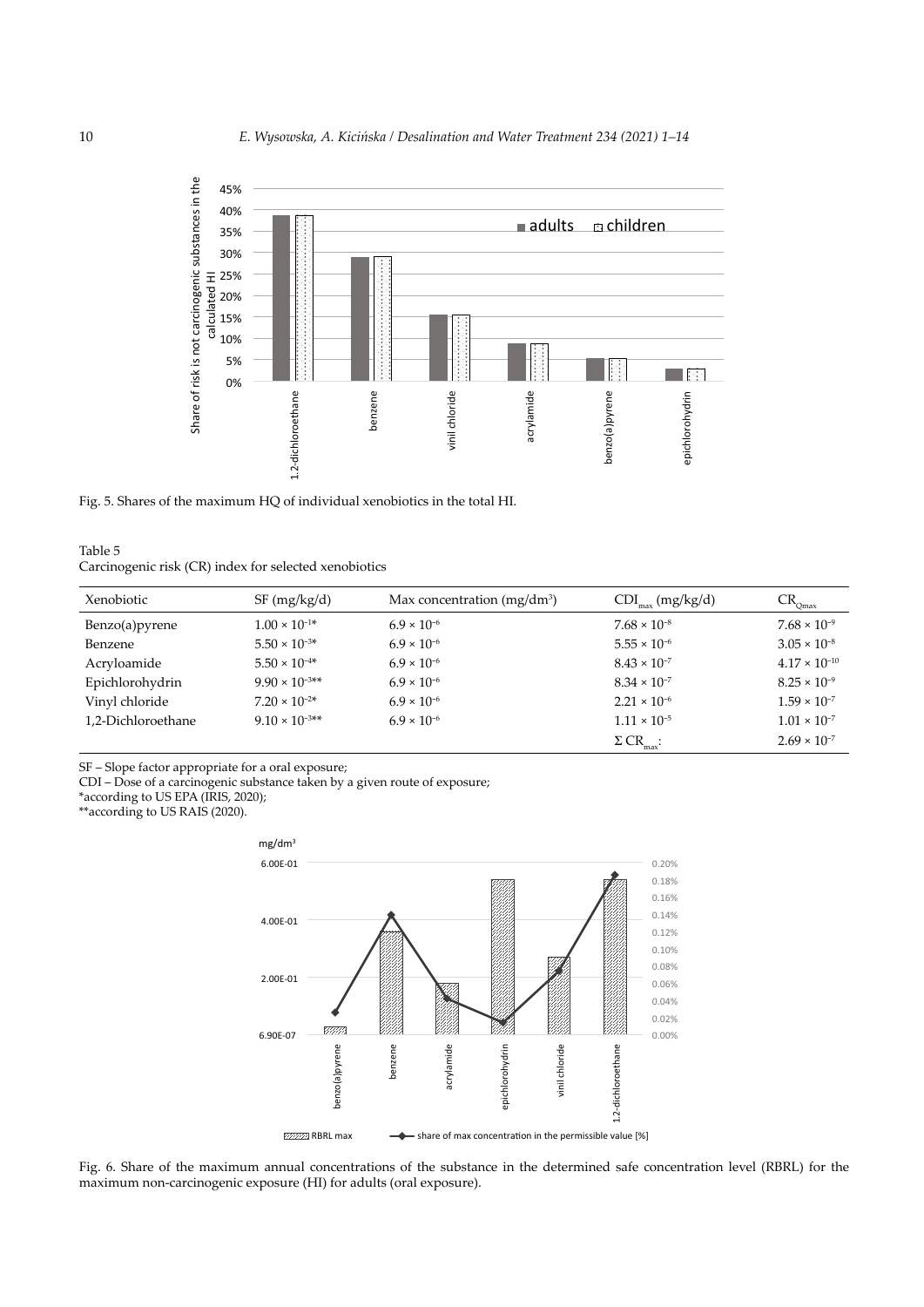

Fig. 7. Share of the recorded maximum annual concentrations of the substance in the determined safe concentration level (RBRL) for the maximum non-carcinogenic exposure (HI) for children (oral exposure).



Fig. 8. Share of annual maximum concentrations of substances in the determined safe concentration level (RBRL) for the maximum carcinogenic exposure (CR) (oral exposure).

share in relation to RBRL was found for vinyl chloride (16%), while the lowest for acrylamide (0.04%) and benzo[a] pyrene (0.77%).

The total safe local concentrations of the xenobiotics analysed should not exceed the value of RBRL = 1.91 mg/ dm<sup>3</sup> for adults, and 4.98 mg/dm<sup>3</sup> for children, while according to the requirements of the Minister of Health [8], the total MAC for the substances tested is  $4.81 \times 10^{-3}$  mg/dm<sup>3</sup>, which is a much lower value. However, it should be noted that the limit values set for drinking water in the Polish regulations refer to the concentration of the substance at a given moment, while the values of the calculated risk (HI, CR) and RBRL refer to the concentrations of the substance based on many years of exposure. Due to the fact that the calculated RBRL significantly differed from the Polish guidelines [8], the obtained results were adjusted. The worst variant was adopted, in which all the substances had a toxic effect on the same human organ or internal system. The adjusted safe local concentration of the substance (ABRBL) amounted to  $0.32 \text{ mg/dm}^3$  for adults, and  $0.83 \text{ mg/d}$ dm3 for children. In the case of an additional tightening of the criteria, the obtained levels of xenobiotic concentrations

were significantly below the upper limits. The total average concentrations of the xenobiotics tested in the years 2012–2019 were approx. 0.20% of ABRBL for children, and 0.53% for adults. The total maximum concentrations were 0.22% of ABRBL for children and approx. 0.58% for adults.

#### **4. Discussion**

The results of the study were compared with findings reported by other researchers. Water pollution by oil derivatives and its potential effects on health were studied by several research teams, including Zhang et al. [42], Tongo et al. [43], and Yu et al. [44]. A study by Zhang et al. [42] analysed 16 different PAHs in drinking water from selected cities in China. The average sum of the concentrations of the substances tested was  $56.25 \times 10^{-1}$  ng/dm<sup>3</sup>. The authors showed that the use of water from water supply systems is characterized by a lower exposure to PAH contamination. A similar study was conducted by Song et al. [45]. The authors analysed samples of water and sediments from three water treatment plants in Guangzhou (China). The calculated exposure based on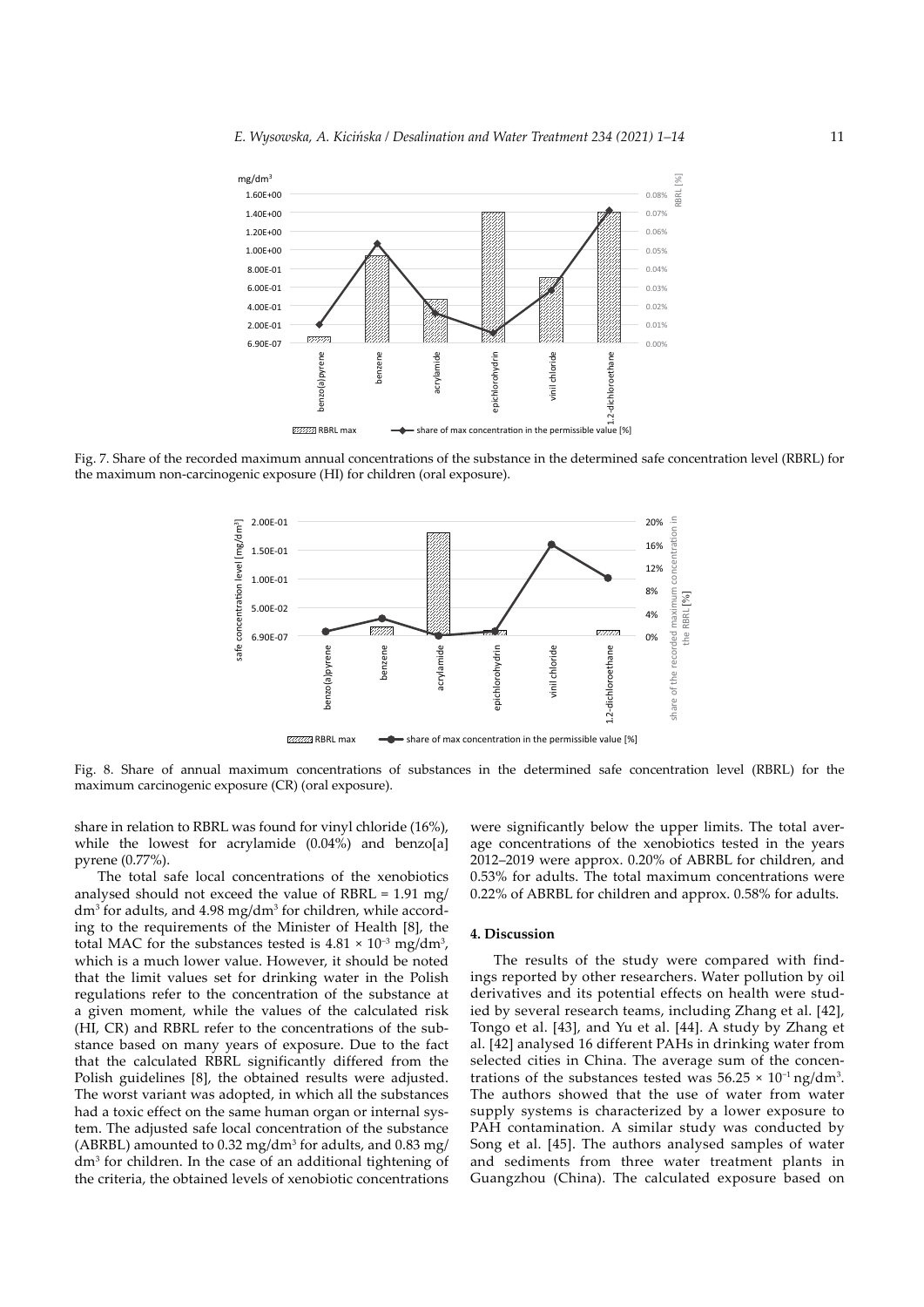the US EPA guidelines, both total (HI) and separate for each of the PAHs (HQ), did not exceed the acceptable level (HI = 1). The carcinogenic exposure assessment also showed a negligible level of risk. An analysis of carcinogenic risk resulting from dermal contact and consumption of water contaminated with PAHs was performed by Karyab et al. [46]. The calculated carcinogenic exposure exceeded the limit proposed by the WHO, and the authors paid special attention to exposure resulting from dermal contact with contaminated water. The greatest risk of cancer was found in children aged over 16 (almost 93%). The problem of benzene in food products was discussed by Heshmati et al. [47]. These authors assessed health risk for this parameter in selected food samples from the Iranian market. Recently, the contamination of water with benzene in Texas (USA) was also investigated by McMahon et al. [48], who found that the concentration of this parameter was below  $0.15 \mu g/dm^3$ . The content of acrylamide in drinking water was analysed, among others, by Canbay and Doğantürk [49]. Their study assessed the content of this compound in potable water using the solid phase extraction (SPE) method. The recorded concentrations of acrylamide were below  $8.5 \times 10^{-3}$  µg/dm<sup>3</sup> (with a LOQ of  $1.32 \times 10^{-3}$  µg/dm<sup>3</sup>). Studies assessing health risk resulting from the consumption of acrylamide are mainly focused on the content of this compound in fried and processed food. Hence, the authors of the present paper did not compare the obtained exposure results to other scientific works. Analyzes of the content of 1,2-dichloroethane and vinyl chloride in water were carried out, among others, by Walaszek et al. [50] and Kuo et al. [51]. Analyzes from the wells supplying the inhabitants of Lev (France) [50] showed the maximum concentrations recorded for vinyl chloride and cis-1,2-dichloroethane at  $1.2 \times 10^{-1}$  µg/dm<sup>3</sup> and  $155 \times 10^{-1}$  µg/dm<sup>3</sup>. Thus, the average results for vinyl chloride obtained in the present study were very similar to the concentrations recorded in France. It should be noted, however, that the results of the research described in this paper concern water directed to the water supply system, while the research in Lyon was conducted on raw water from piezometers.

#### **5. Conclusions**

Qualitative assessment in the context of health risk creates opportunities to determine the potential long-term impact of consuming treated water on the health of its recipients and to determine local achievable safe risk levels. Based on the analyses, it was found that:

- The long-term maximum and average concentrations of the xenobiotics analysed in water did not exceed the limit values set in the Polish regulations, and the WHO and US EPA guidelines.
- Comparing the recommended maximum contents of the xenobiotics analysed, it was noted that the Polish (EU) requirements are much more stringent compared to the US EPA and WHO recommendations, except for those pertaining to vinyl chloride levels in drinking water.
- The calculated maximum non-carcinogenic risk associated with drinking water for adults was  $4.79 \times 10^{-3}$ ,

corresponding to 0.48% of the acceptable risk value, and  $1.83 \times 10^{-3}$  for children which is 0.18% HI

- The level of non-carcinogenic exposure for children was significantly lower than for adults and amounted to approx. 38% of that for adults.
- The calculated maximum potential carcinogenic risk was estimated at the level of 2.69  $\times$  10<sup>-7</sup> and constituted 26.89% of the acceptable risk level.
- The largest share in the calculated non-carcinogenic risk for both adults and children was found for 1,2-dichloroethane. This parameter also showed a significant share in the calculated carcinogenic risk (approximately 30%).
- The highest level of carcinogenic exposure was reported for vinyl chloride (about 60%), and the lowest for acrylamide (0.2%).
- The determined RBRL for selected xenobiotics in water, did not exceed the actual concentrations recorded, even when the cumulative effect of the substances on the same organs of the human body was taken into account – the recorded total maximum concentrations of the xenobiotics constituted 0.22% of ARBRL for children and about 0.58% for adults.

In light of new emerging challenges for the external environment and new health threats, this subject requires more in-depth research. The obtained results confirmed that the technological processes used to ensure the safety of water provided to consumers are effective. The authors emphasise the need to continue research in order to address the issue of inhalation and dermal risks, as well as to extend the analysis to include further parameters that may affect human health. It is underlined that scientific research in the field of drinking water safety is still insufficient and requires constant updating.

## **Author contributions**

Conceptualization, A.K. and E.W.; Methodology, A.K. and E.W.; Formal Analysis, A.K. and E.W.; Data Curation, E.W.; Writing-Original Draft Preparation, A.K. and E.W.; Writing-Review & Editing, A.K. and E.W.; Visualization, A.K. and E.W.; All authors have read and agreed to the published version of the manuscript.  $A.K - 40\%$ ,  $EW - 60\%$ .

#### **Conflicts of interest**

The authors declare no conflict of interest.

#### **Funding**

This research was financially supported by the Polish Ministry of Science and Higher Education (Grant Number 0033/DW/2018/02) and by AGH-UST (Grant Number 16.16.140.315).

#### **References**

- [1] Directive 2000/60/EC of the European Parliament and of the Council of 23 October 2000 Establishing a Framework for Community Action in the Field of Water Policy, 2000. Available at: https://eur-lex.europa.eu/eli/dir/2000/60/oj
- World Water Day in Times of Crisis Right to Water Crucial – No Disconnections, 2020. Available at: www. right2water.eu/news/22nd March 2020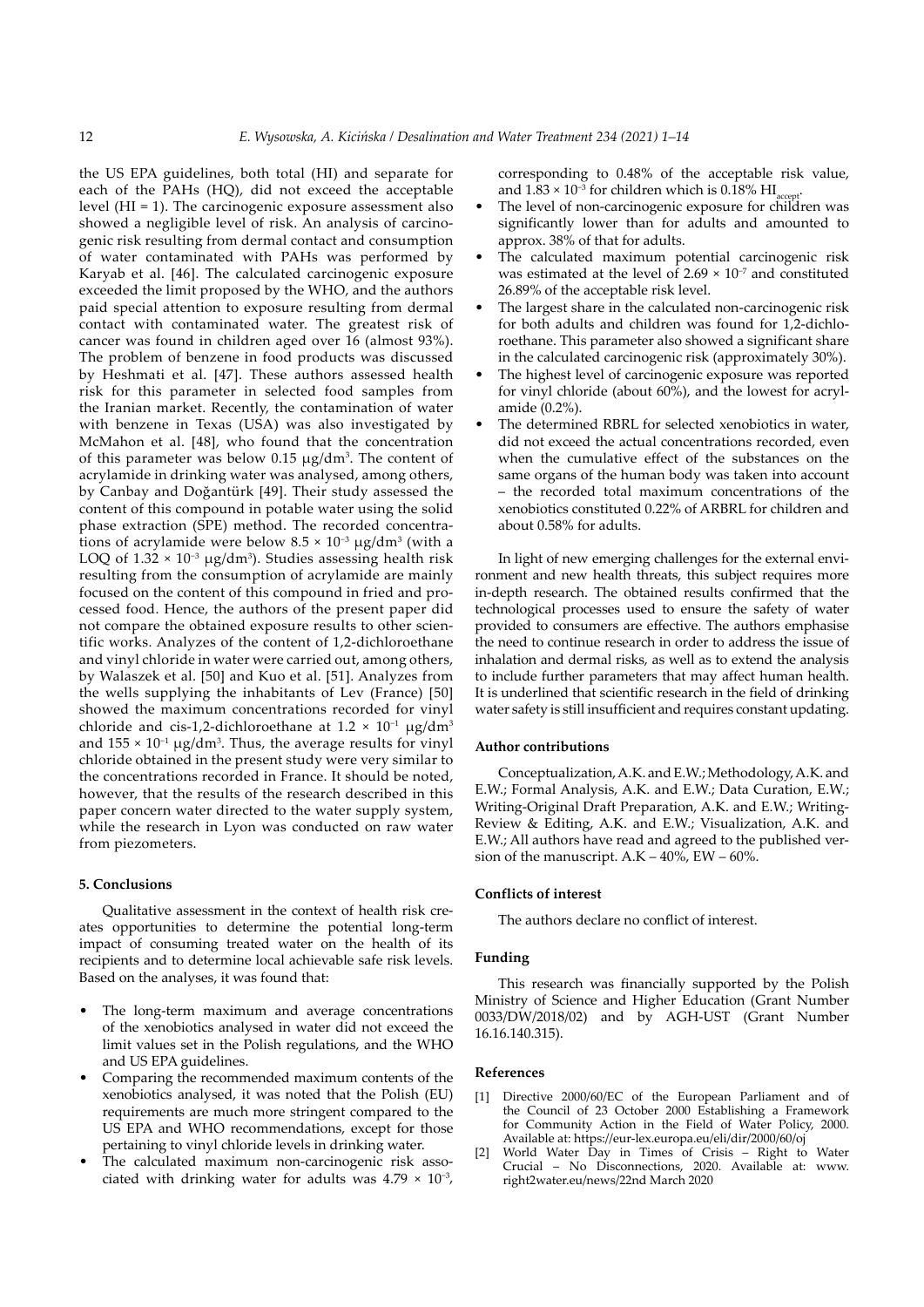- [3] E. Wysowska, K. Kudlik, A. Kicińska, Bacteriological health threats to water in home wells, Arch. Environ. Prot., 46 (2020) 21–34.
- [4] J. Cybulski, A. Witczak, K. Pokorska-Niewiada, M. Zdyb, Selected organic xenobiotics in drinking water and health hazard, Cosmos. Prob. Biol. Sci., 68 (2019) 659–667 (in Polish).
- [5] A. Kicińska, Chemical and mineral composition of fly ashes from home furnaces, and health and environmental risk related to their presence in the environment, Chemosphere, 215 (2019) 574–585.
- [6] A. Kicińska, M. Mamak, M. Skrzypek, Heavy metals in sands of sandboxes: health risk associated with their quantities and form of occurrence in some spas of Poland, Environ. Sci. Pollut. Res., 24 (2017) 19733–19748.
- [7] E.A. Noman, A.A.S. Al-Gheethi, B.A. Talip, R.M.S. Radin Mohamed, H. Nagao, A.H. Mohd Kassim, Xenobiotic Organic Compounds in Greywater and Environmental Health Impacts, R. Radin Mohamed, A. Al-Gheethi, A. Mohd Kassim, Eds., Management of Greywater in Developing Countries. Water Science and Technology Library, Springer, Cham, 2019.
- [8] Regulation of the Minister of Health of 7 December 2017 on the Quality of Water Intended for Human Consumption, 2017. Available at: http://isap.sejm.gov.pl/isap.nsf
- [9] US EPA, Edition of the Drinking Water Standards and Health Advisories, US Environmental Protection Agency, Publication EPA 822-S-12-001, 2012. Available at: https://rais.ornl.gov/ documents/2012\_drinking\_water.pdf
- [10] US EPA, Edition of the Drinking Water Standards and Health Advisories Tables, US Environmental Protection Agency, 2018. Available at: www.epa.gov/sdwa/2018-drinkingwater-standards-and-advisory-tables
- [11] US EPA, Supplemental Guidance to RAGS: Region 4: Human Health Risk Assessment, Originally Published November 1995, 2018. Available at: www.epa.gov/sites/production/files/201803/ documents/hhra\_regional\_supplemental\_guidance\_reportmarch-2018\_update.pdf
- [12] IRAC, List of Classifications by Cancer Site, 2020. Available at: https://monographs.iarc.fr/agents-classified-by-the-iarc
- [13] US EPA, IRIS Chemicals. Available at: www.comptox.epa.gov/ dashboard/chemical\_lists/iris (accessed on 26 August 2020).
- [14] J. Różnowski, K. Ślósarczyk, S. Jakubczyk-Karpierz, H. Rubin, The occurrence and genesis of PAHs in the groundwater of the Natura 2000 area of Cieszyn Tufa Springs and protection of these waters against pollution, Geol. Rev., 68 (2020) 249–255 (in Polish).<br>[15] K.W. Chau,
- Characterization of transboundary POP contamination in aquatic ecosystems of Pearl River Delta, Mar. Pollut. Bull., 51 (2005) 960–965.
- [16] WHO, Benzene in Drinking-Water, Background Document for Development of WHO Guidelines for Drinking-Water Quality WHO/SDE/WSH/03.04/24, Vol. 2, Health Criteria and Other Additional Information, World Health Organization, Geneva, 1996.
- [17] WHO, 1,2-Dichloroethane in Drinking-Water Background Document for Development of WHO Guidelines for Drinking-Water Quality, WHO/SDE/WSH/03.04/67, 2003.
- [18] M. Włodarczyk-Makuła, Characteristics of petroleum compounds and their removal from aquatic environment, Civ. Environ. Eng. Rep., 30 (2020) 74–86.
- [19] I. Gielecińska, H. Mojska, K. Świderska, Cereal coffee as a source of acrylamide in the diet, Hyg. Epidemiol. Probl., 98 (2017) 290–295 (in Polish).
- [20] A. Żbikowska, K. Marciniak-Łukasik, M. Kowalska, K. Żbikowska, Characteristics of acrylamide in food and ways to reduce it, Food Ind., 72 (2018) 30–35 (in Polish).
- [21] Y. Tepe, A. Cebi, Acrylamide in environmental water: a review on sources, exposure, and public health risks, Expos. Health, 11 (2019) 3–12.
- [22] WHO, Acrylamide in Drinking-Water Background Document for Development of WHO Guidelines for Drinking-Water Quality, 2011. Available at: www.who.int/water\_sanitation health/water-quality/guidelines (accessed on 25 August 2020).
- [23] WHO, Epichlorohydrin in Drinking-Water Background Document for Development of WHO Guidelines for Drinking-Water Quality, 2004. Available at: www.who.int/ water\_sanitation\_health/water-quality/guidelines (accessed on 27 August 2020).
- [24] WHO, Vinyl Chloride in Drinking-Water Background Document for Development of WHO Guidelines for Drinking-Water Quality WHO/SDE/WSH/03.04/119, 2004. Available at: www.who.int/water\_sanitation\_health/water-quality/guidelines (accessed on 26 August 2020).
- [25] A. Sobczak, Chemical factors in the environment that are hazardous to human health, Environ. Med., (2012) 15 (in Polish).
- [26] WHO, Guidelines for Drinking-Water Quality, 4th ed., Incorporating the 1st Addendum, 2017. Available at: https:// apps.who.int (accessed on 26 August 2020).
- [27] A.J. Witkowski, K. Ślósarczyk, Paradoxes in legal regulations concerning the content of polycyclic aromatic hydrocarbons (PAHs) in waters, Geol. Rev., 68 (2020) (in Polish).
- [28] PN-EN ISO 17993: Water Quality. Determination of 15 Polycyclic Aromatic Hydrocarbons (PAHs) in Water by HPLC with Fluorescence Detection After Liquid–Liquid Extraction, 2005.
- [29] PN-EN ISO 15680: Standard. Water Quality Determination of Selected Monocyclic Aromatic Hydrocarbons, Naphthalene and Some Chlorinated Compounds by Gas Chromatography Using the Technique of Rinsing and Catching and Thermal Desorption, 2008.<br>[30] PN-EN ISO 11423-1:2002
- [30] PN-EN ISO 11423-1:2002 Standard, Water Quality. Determination of Benzene and Some Derivatives. Part 1: Gas Chromatography Method for Headspace Analysis, 2002.
- [31] PN-EN 14207: 2005 Standard, Water Quality. Determination of Epichlorohydrin, 2005.
- [32] EPA Method 8032A, 1996. Available at: https://www.epa. gov/hw-sw846/sw-846-test-method-8032a-acrylamide-gaschromatography (accessed on 24 August 2020).
- [33] PN-EN ISO 10301: 2002 Standard, Water Quality. Determination of Readily Volatile Halogenated Hydrocarbons. Methods Using Gas Chromatography, 2002.
- [34] US EPA, Risk Assessment Guidance for Superfund, Vol. 1: Human Health Evaluation Manual. Part A. Interim. Final. EPA/540/1-89/002, Office of Emergency and Remedial Response, US EPA, Washington, DC, USA, 1989. Available at: www.epa. gov/sites/production/files/2015-09/documents/rags\_a.pdf (accessed on 30 August 2020).
- [35] US EPA, Risk Assessment Guidance for Superfund, Vol. 1: Human Health Evaluation Manual. Part B. Development of Risk-based Preliminary Remediation Goals. Interim. EPA/540R-92/003. Publication 9285.7-01B, Office of Emergency and Remedial Response, Washington, DC, USA, 1991. Available on-line: https://epa-prgs.ornl.gov/radionuclides/HHEMB.pdf (accessed on 30 August 2020).
- [36] US EPA, Exposure Factors Handbook: 2011 Edition. EPA/600/ R-090/052F, Sep. 2011. Available at: https://cfpub.epa.gov/ncea/ risk/recordisplay.cfm (accessed on 30 August 2020).
- [37] US DoE (US Department of Energy), RAIS: Risk Assessment Information System. Available at: http://rais.ornl.gov (accessed on 30 August 2020).
- [38] CEHT Center for Environmental and Human Toxicology, Technical Report: Development of Cleanup Target Levels (CTLs) for Chapter 62–777, F.A.C. February 2005, Center for Environmental and Human Toxicology, University of Florida, Gainesville, Florida, 2005.
- [39] WHO, WHO Guidelines on Drinking Water Quality, 2020. Available at: www.gov.pl/web/gis/ (accessed on 26 August 2020).
- [40] WHO, Developing Drinking-Water Quality Regulations and Standards General Guidance with a Special Focus on Countries with Limited Resources, 2018. Available at: https://apps.who.int (accessed on 26 August 2020).
- [41] A. Kicińska, E. Wysowska, Health risk related to the presence of metals in drinking water from different types of sources, Water Environ. J., 35 (2021) 24–40.